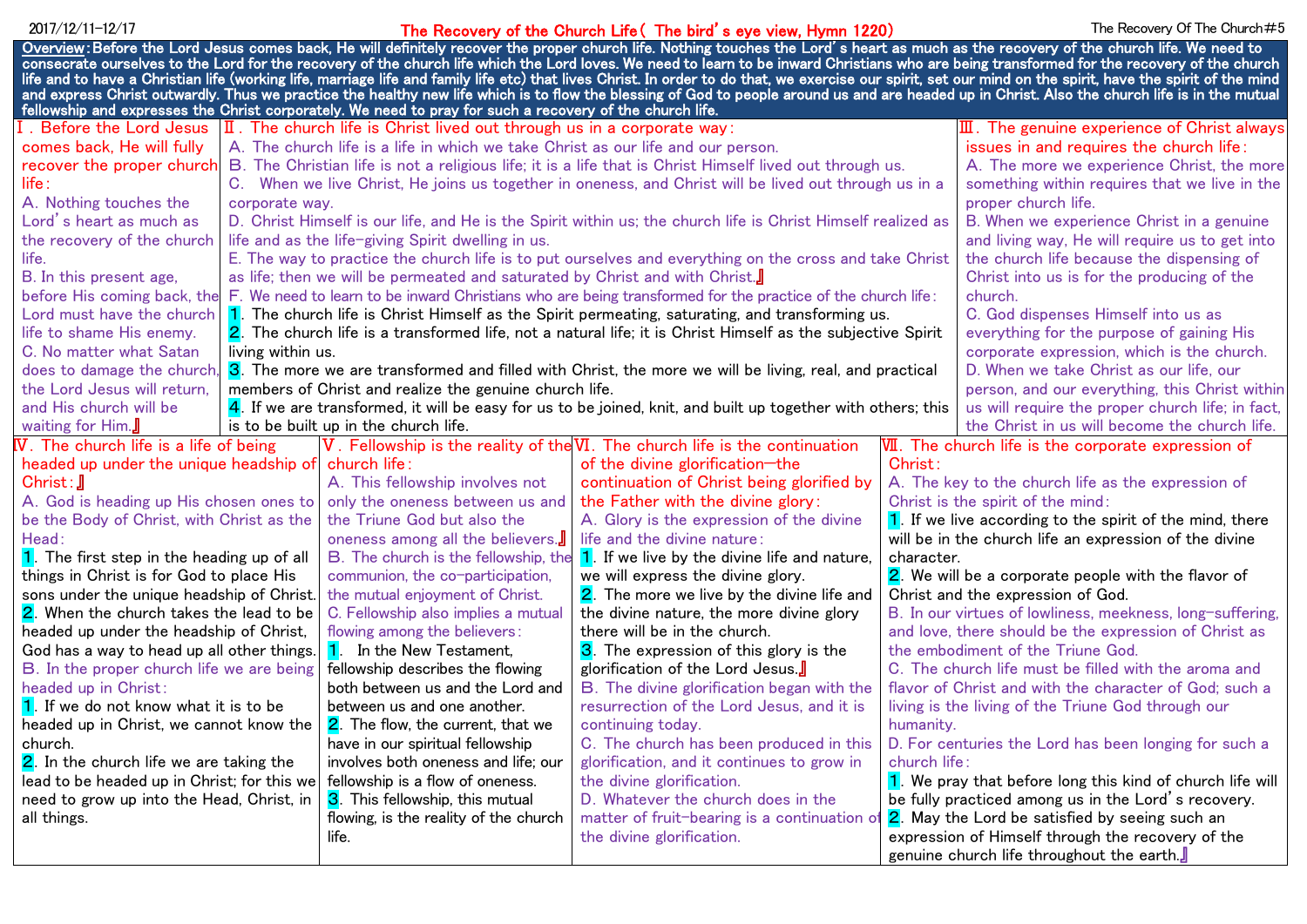第一日:マタイ16:18 そこで私もあなたに言う.あなたはペテロである.私はこの岩の 上に、私の召会を建てる.ハデス[陰府]の門も、それに勝つことはない。 啓1:11 それはこう言った、「あなたが見ていることを巻物に書いて、七つの召会に、す なわち、エペソに、スミルナに、ペルガモに、テアテラに、サルデスに、ヒラデルヒヤに、 ラオデキヤに送りなさい」。

22:20 これらの事を証しする方が言われる、「しかり、 私はすぐに来る」。アーメン。主イ エスよ、来たりませ!

第二日:ガラテヤ2:20 私はキリストと共に十字架につけられました. 生きているのはも はや私ではありません. キリストが私の中に生きておられるのです. そして私は今、肉 体の中で生きているその命を、私を愛し、私のためにご自身を捨ててくださった神の御 子の信仰の中で生きるのです。

コロサイ3:4 私たちの命なるキリストが現される時、あなたがたも、彼と共に栄光のうち に現されます。

第三日:ローマ12:2 またこの時代にかたどられてはいけません. むしろ、思いが新しく されることによって造り変えられなさい.それは、何が神のみこころであるか、すなわち 何が善であって、喜ばれ、完全なものであるかを、あなたがたがわきまえるようになる <u>ためです。 3</u> 私は、自分に与えられた恵みによって、あなたがた一人一人に言いま す.自分自身について思うべきことを超えて、思い上がることなく、むしろ神がそれぞ れに割り当てられた信仰の度量にしたがって、冷静な思いで思うべきです。 4 一つの 体の中には多くの肢体があり、そしてすべての肢体が同じ機能を持っていないように、 5 私たちも数は多いのですが、キリストの中で一つからだであり、そして各自は互いに 肢体なのです。11 熱心で怠けることなく、霊の中で燃え、主に仕えなさい。

Ⅱコリント3:18 しかし、私たちはみな、主の栄光をおおいのない顔をもって、鏡のよう に見つめ、そして反映して、栄光から栄光へ、主と同じかたちへと徐々に造り変えられ ていきますが、それはまさに主なる霊からです。

第四日:エペソ1:10 時代の満了時のエコノミー[経綸]へ至るためです. すなわち、キ リストの中で、天にあるもの地にあるもの、すべてのものを、彼の中でかしらにつり上 げようとされたのです.

4:15 むしろ、愛の中で真実を固く保って、私たちはすべての事で、彼すなわちかしらで あるキリストの中へと成長し込むのです.

Ⅰコリント10:16 私たちが祝福する祝福の杯、それはキリストの血の交わりではありま せんか? 私たちがさくパン、それはキリストの体の交わりではありませんか?17 ー つパンであるからには、 私たちは数が多くても一つからだなのです.それは、 私たちが みなこの一つパンにあずかるからです。

第五日:Ⅰコリント1:9 神は信実です.この方を通して、あなたがたは彼の御子、すな わち、私たちの主イエス・キリストの交わりへと召されたのです。

エペソ3:21 神に、召会の中で、またキリスト・イエスの中で、栄光がすべての世代に至 るまで、永遠にわたってありますように。アーメン。

Ⅰヨハ ネ1:3 私たちが見たもの、聞いたものを、あなたがたにも伝えます.それは、あ なたがたも私たちと交わりを持つためです.私たちの交わりとは、御父との、また御子 イエス・キリストとの交わりのことです。

第六日:ヨハネ15:8 あなたがたが多くの実を結ぶことで、私の父の栄光が現され、こう してあなたがたは私の弟子となる。

エペソ4:23 そして、あなたがたの思いの霊の中で新しくされ。

エペソ4:2 謙虚と柔和を尽くし、辛抱強さをもって、愛の中で互いに担い合いつつ、

《預言ノート》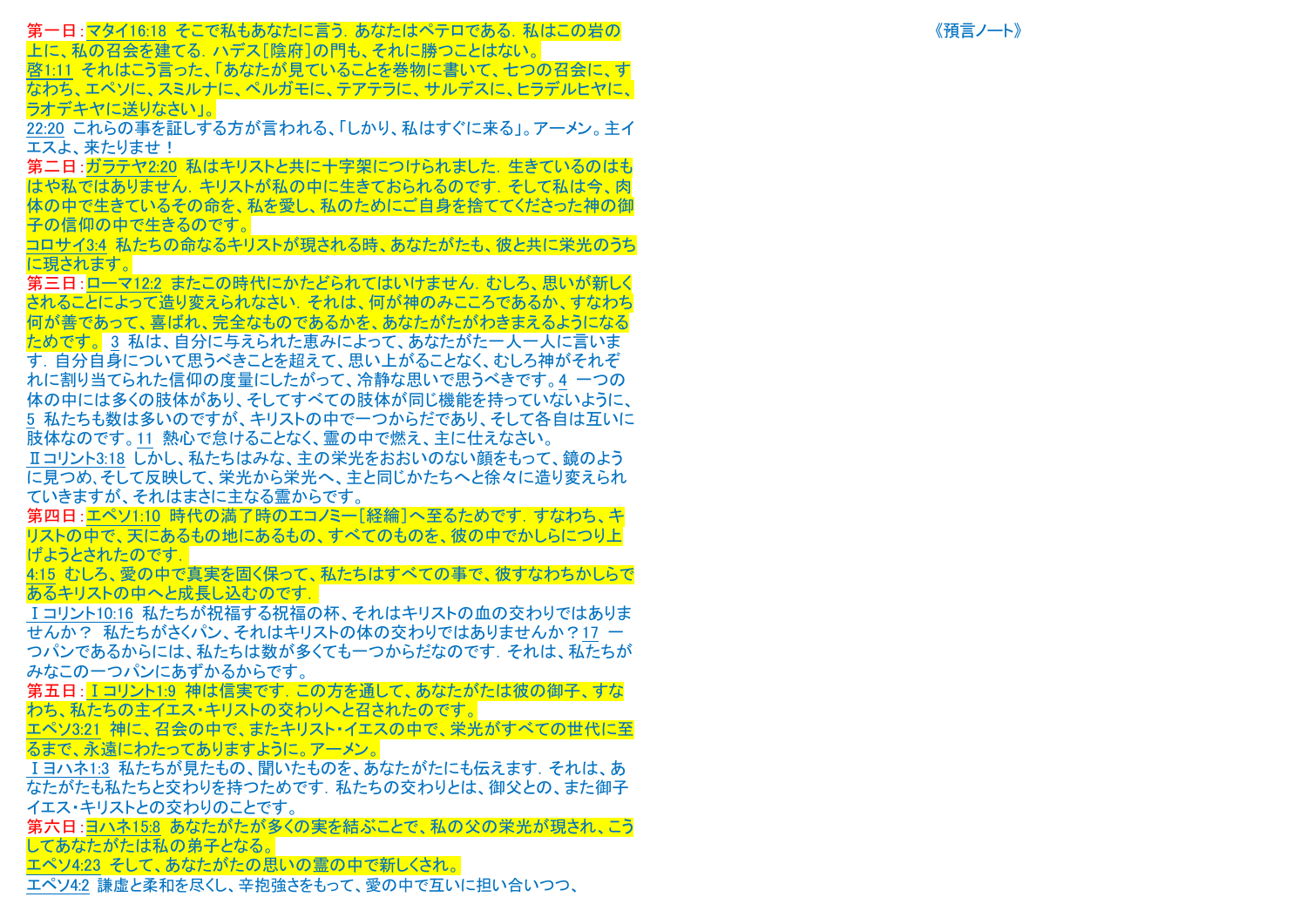# Experience $\Omega$ : Through your outward situation, learn to be an inward Christian

The church life is Christ Himself as the Spirit permeating, saturating, and transforming us. When we are fully transformed and are full of Christ, we will become the living, real, practical members of Christ. Then it will be easy for us to be joined, knit, and built up together with others. This is to be built up, not with something natural as wood, grass, and stubble but with something transformed as gold, silver, and precious stones....The church is organic, something growing up in life.

In order to have the church life, we need to go to the cross and take care of Christ, who is the wonderful Spirit within us. We need to take care of our inner feeling, inner guidance, inner shining, and inner registration. If we would go to the cross and realize Christ within us, we will be clear. All problems are solved by the cross. This is why in 1 Corinthians 2:2 the apostle Paul told the believers that he did not determine to know anything among them except Jesus Christ and this One crucified. The church life is a transformed life, not a natural life. It is Christ Himself, not as an objective doctrine but as the subjective Spirit living within us.

Do not try to change yourself outwardly. That is false. You have to be transformed from within to become a living member of the Body; then you will realize the genuine church life. This is what we need today.

#### For junior/senior high school students

We need to learn to be inward Christians who are being transformed for the practice of the normal church life. For example, in the relationship with your teacher or classmates, you experience the situation where misunderstanding causes another misunderstanding, creating unpleasant atmosphere. Say, this is your outward situation. In such case, you first need to return to the Lord within and pray, "Lord Jesus. I don't know why I fell into such confused situation. I want to learn to be an inward Christian through this. Oh, Lord Jesus. Please speak to me inwardly, so that I may see my sin, shortcomings and weakness, confess them and adjust my inward. Then I may be able to know how I can adjust my outward.

An important secret for you is to learn to be an inward Christian to adjust your inward. Then after your outward is adjusted, any confusions will be normalized gradually. I can give another example. Let's say the result of your exam was very bad. In order to make the such bad result profitable for you, you should exercise your spirit, put your mind on your spirit, and pray this way; "Oh, Lord Jesus, my test result was not as good as I expected. But in such situation, let me learn to open my heart to the Lord to have fellowship with the Lord. Without fellowship with the Lord, I will repeat such failure again and again. Oh, Lord Jesus, please strengthen my faith. By faith, I treat this failure as an opportunity to step forward." If your test result was good, then you should learn to deal with pride inwardly.

2 Cor 3:16 But whenever their heart turns to the Lord, the veil lies on their heart; 17 And the Lord is the Spirit; and where the Spirit of the Lord is, there is freedom. 18 But we all with unveiled face, beholding and reflecting like a mirror the glory of the Lord, are being transformed into the same image from glory to glory, even as the Lord Spirit.

4:1 Therefore having this ministry as we have been shown mercy, we do not lose heart;

Experience $(2)$ : All things head up through the heading up of the church in Christ Today we in the church are taking the lead to be headed up in Christ. If we are not willing to be headed up in the church life, we shall delay the heading up of all things. In fact, God will not have a way to accomplish the heading up of all things in Christ if we, the chosen ones, are not willing to be headed up. But if we are willing for this, God will say with joy, "These are the pioneers who are taking the lead to be headed up. They are pioneering the way for Me to head up all things in Christ." When the church takes the lead to be headed up in Christ, God has a way to head up all other things.

If you do not know what it is to be headed up in Christ, you cannot know what the church is. The church is not a heap of fallen people who are still in the collapse. The church is the heading up of God's chosen ones under the headship of Christ. In contrast to the genuine church, today's Christianity is a heap. Wherever you go in Christianity, you see one heap after another. The reason there are so many heaps in the denominations or in the independent Christian groups is that, just as in human society, there is no heading up. But in the proper church life we are being headed up in Christ.

#### For young working saints

God heads up his chosen ones, makes them the body of Christ, and Christ the head. The first step to head up everything in Christ is that God places his children under the sole headship of Christ. When the church takes the lead and heads up under the headship of Christ, God gains the path to head up all other things.

In your church life you are taking the lead and being headed up in Christ. Because of this, you need to grow up into Christ the head, in all things. You are the member of the body of Christ, you can experience your department being headed up in Christ the head through you at your workplace. Because God's economy is to head up all things by heading up the church.

Eph. 1:9 Making known to us the mystery of His will according to His good pleasure, which He purposed in Himself, 10 Unto the economy of the fullness of the times, to head up all things in Christ, the things in the heavens and the things on the earth, in Him;

For example, the department you belong to is inefficient in work and sluggish in achievement. The main reasons for it can be as follows.

- i. The leader of the department is lacking the leadership and the members are not submitting themselves to the leader.
- ii. Each individual employee does not work toward one goal collaboratively. Even if you work hard, mutual collaboration is lacked for each other.

From God's perspective, this situation is a heap of collapse, but it is a good opportunity for you to experience the lifting of your department through the heading up in Christ. Even if you are not in the position of leading the department, you need to experience heading up all things through you. The condition for you to experience this is to enjoy Christ in the church life and supply Christ to others to build the church. Hallelujah!